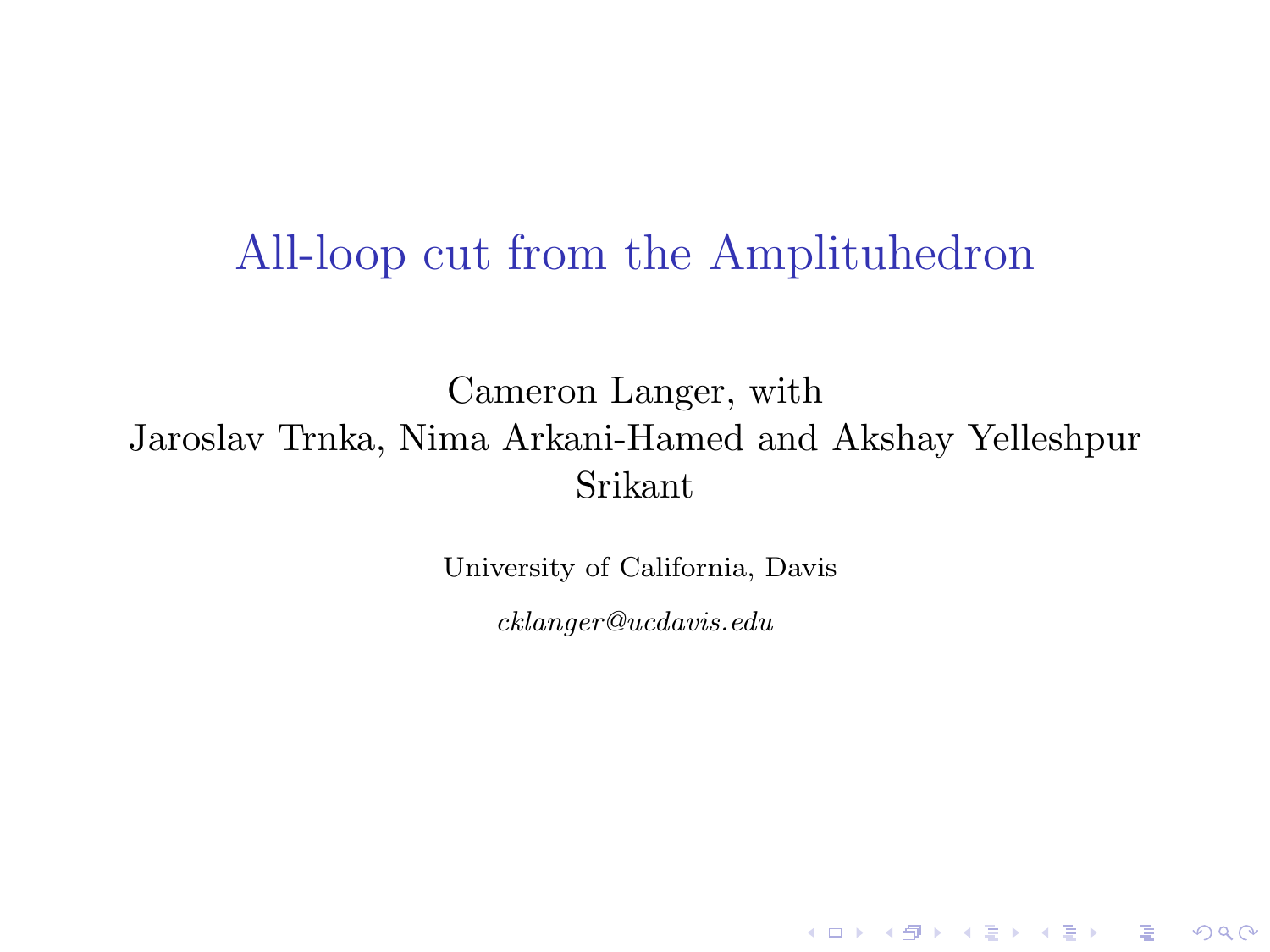## Amplituhedron

• L-loop amplituhedron  $A_{n,k,L}$  is space of all k-planes Y in  $(k+4)$ -dimensions and L 2-planes  $(AB)_i = \mathcal{L}_i$  in the 4-dimensional complement of Y such that

$$
Y = C \cdot Z, \qquad \mathcal{L}_i = D_{(i)} \cdot Z \tag{1}
$$

where  $C \in G_+(k,n)$ , the  $D_{(i)} \in C^{\perp}$  are  $2 \times n$  matrices satisfying extended positivity conditions with  $\hat{C}$  and the external data  $Z \in M_+(n, k+4)$  is positive:  $\langle Z_{a_1} \cdots Z_{a_{k+m}} \rangle > 0$  for  $a_1 < \cdots < a_{k+m}$ 

- The superamplitude is extracted from a canonical form  $\Omega_{n,k,L}(\mathcal{Y}, Z)$  with logarithmic singularities on the boundaries of the amplituhedron
- To determine  $\Omega$  we "triangulate" or "cellulate" the space by solving inequalities; we don't know how to triangulate the space for general  $n, k, L$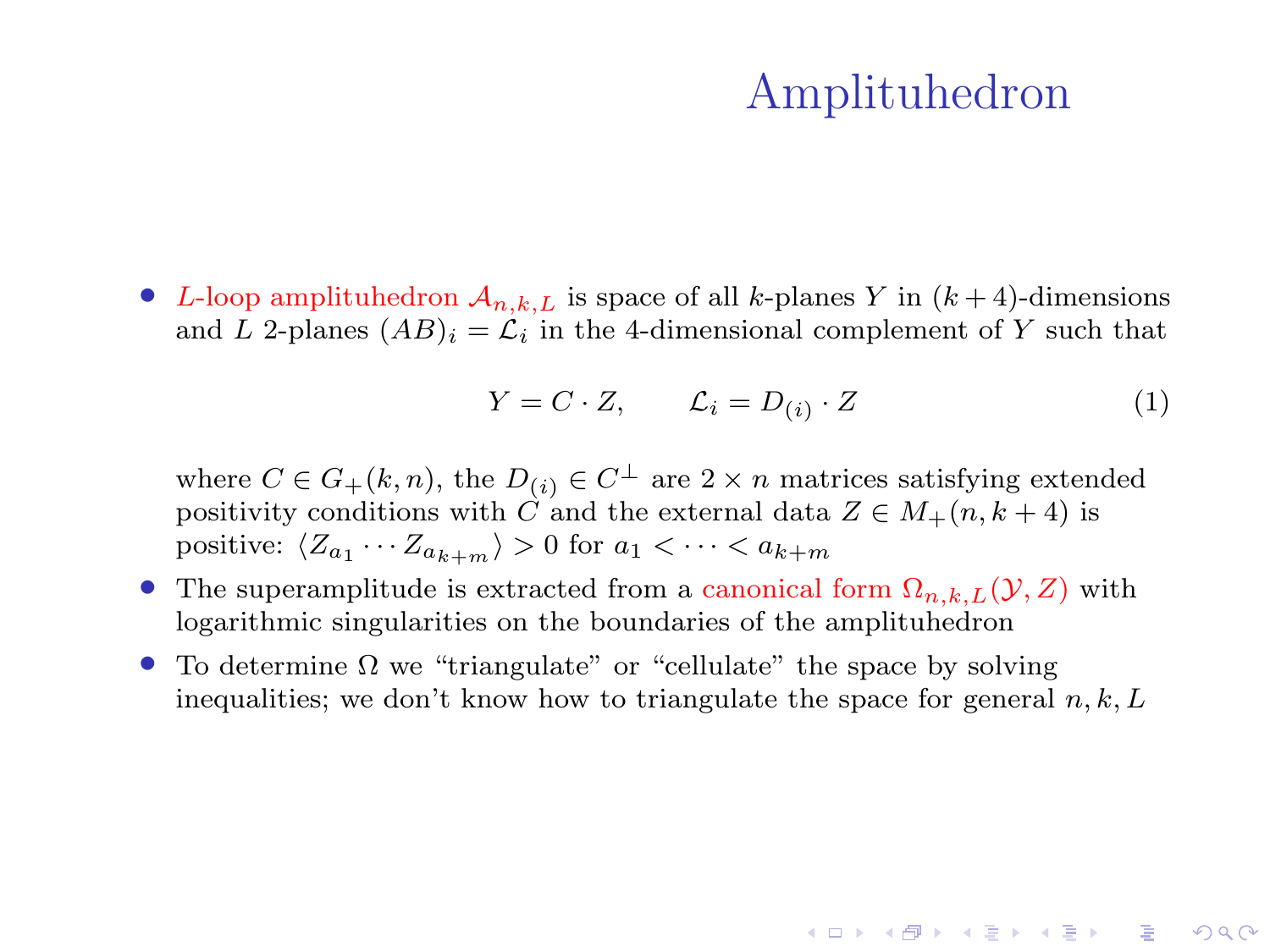## Alternate characterization of  $\mathcal{A}_{n,k,L}$

- There is another characterization of the amplituhedron in terms of projection and sign flips: for each  $(k + 2)$ -plane  $(YAB)_i$  we can project through  $(YAB)_i$  or simply Y and we must end up in  $m = 2, k + 2$  and  $m = 4, k$  amplituhedra, respectively
- Phrasing this in terms of sign flips, we have the conditions

$$
\langle (YAB)_{\ell}ii+1 \rangle >0, \quad \langle Yii+jj+1 \rangle >0,
$$
  

$$
\{ \langle (YAB)_{\ell}12 \rangle, \dots, \langle (YAB)_{\ell}1n \rangle \} \text{ has } k+2 \text{ sign flips},
$$
  

$$
\{ \langle Y1234 \rangle, \dots, \langle Y123n \rangle \} \text{ has } k \text{ sign flips},
$$
  
(2)

for each  $\ell = 1, \ldots, L$ 

- We will focus on  $k = 0$  or parity conjugate, for this the form depends only on L lines  $(AB)_{\alpha}, \alpha = 1, \ldots, L$
- After projection each  $(AB)_{\alpha}$  must be in the 1-loop amplituhedron
- Mutual positivity condition between loops.

$$
\langle (AB)_{\alpha} (AB)_{\beta} \rangle > 0,\tag{3}
$$

for all pairs  $\alpha$ ,  $\beta$ .

• We don't know how to triangulate the space for general  $n, L$ , so look at particular cut of the amplitude where the problem factorizes and we can get L-loop information**KOR & KERKER ADA KON**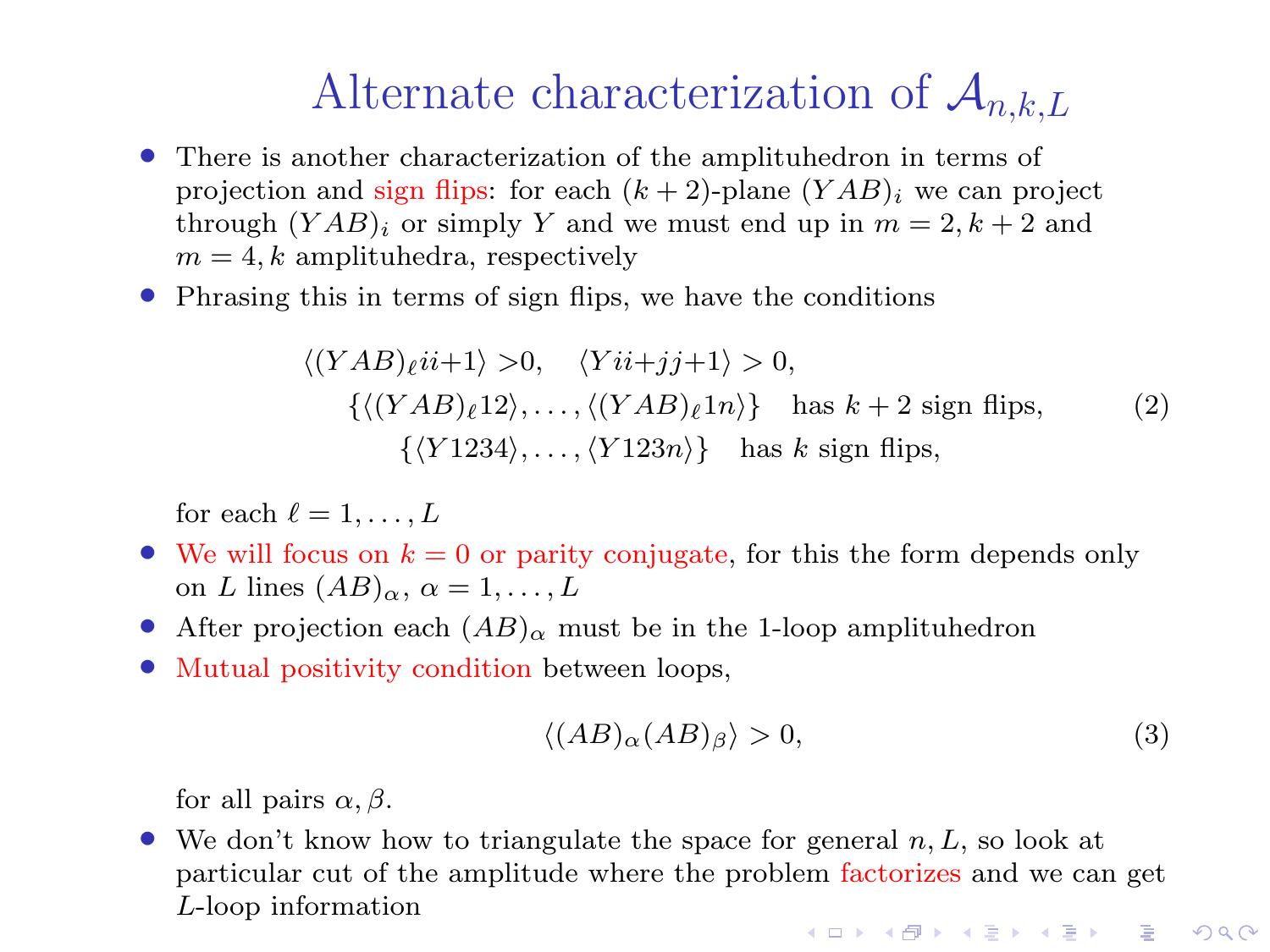## L-loop intersecting cut

• We consider the cut where all lines intersect in a common point, say, A, so that

$$
\langle (AB)_{\alpha}(AB)_{\beta} \rangle = 0 \quad \text{for all pairs } \alpha, \beta \tag{4}
$$

• For  $k = 0$  the inequalities demand that all sequences of the form

$$
\{\langle AB_{\alpha}12\rangle, \dots, \langle AB_{\alpha}1n\rangle\}\tag{5}
$$

have exactly 2 sign flips

• Instead of summing over different flip options we will consider the parity conjugate  $(\overline{\text{MHV}})$  problem where we simply require

$$
\langle AB_{\alpha}ij \rangle > 0 \qquad \text{for all } i, j \tag{6}
$$

• The key feature of the cut: the form in  $B_{\alpha}$  factorizes:

$$
\Omega = \sum_{A} \Omega_A \prod_{\alpha=1}^{L} \Omega_{B_{\alpha}}.
$$
\n(7)

K □ ▶ K ● K K X B X X B X B X X Q Q Q Q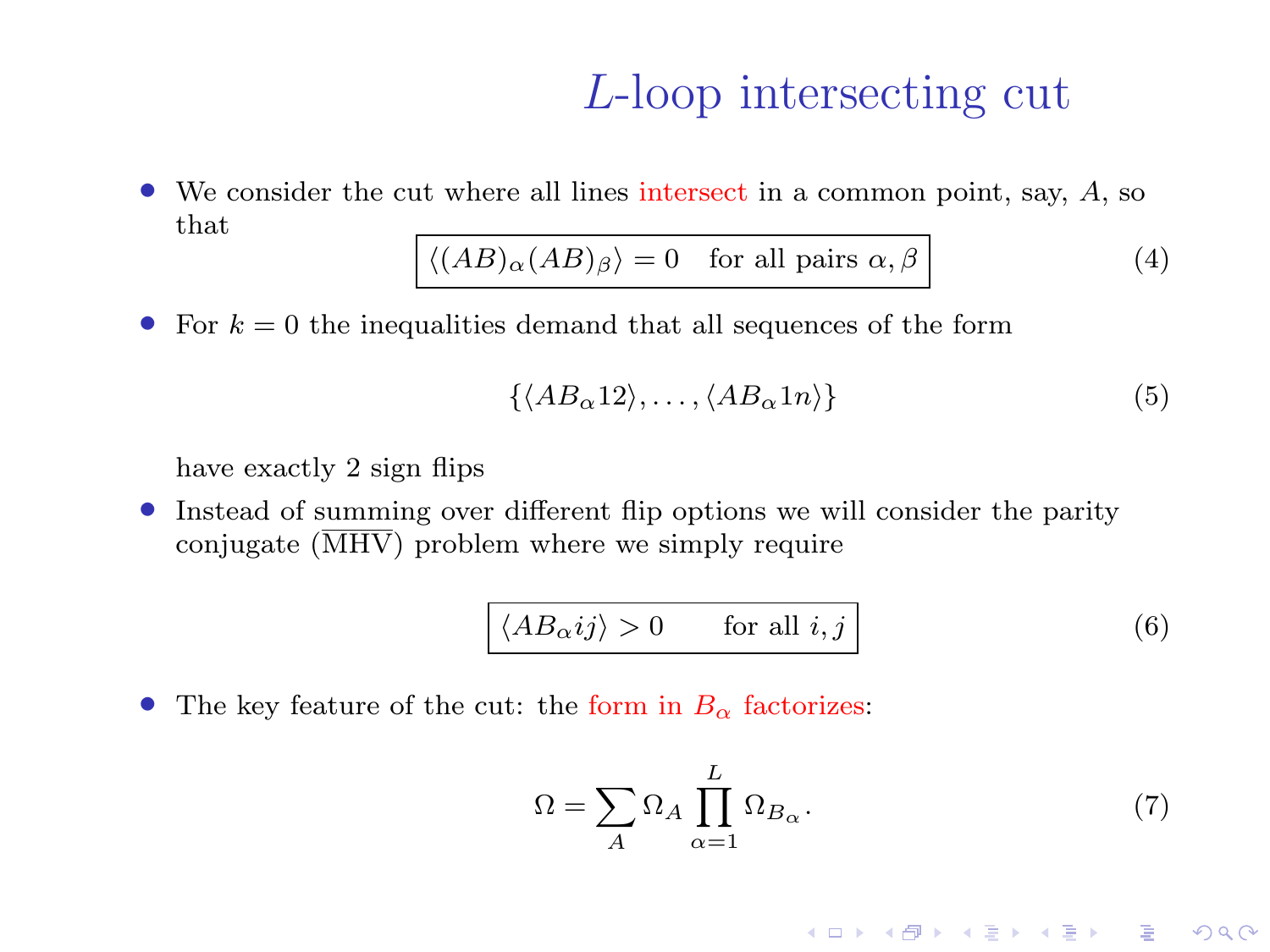## Projecting through A



• Project through A,  $B_{\alpha}$  is in region satisfying  $\boxed{\langle AB_{\alpha} ij \rangle > 0}$ 

• Drawing all such pictures for configurations of  $n$ -points we triangulate the space

Naively the region triangulated by the inequalities  $\langle AB_\alpha i j \rangle > 0$  could be anything from a triangle to an n-gon; however demanding consistency with positive data kills all configurations except triangles in  $B_{\alpha}$ !

 $\implies$  the form is given by all triangles in  $B_{\alpha}$  along with corresponding forms in A for all configurations consistent with the inequalities+positivity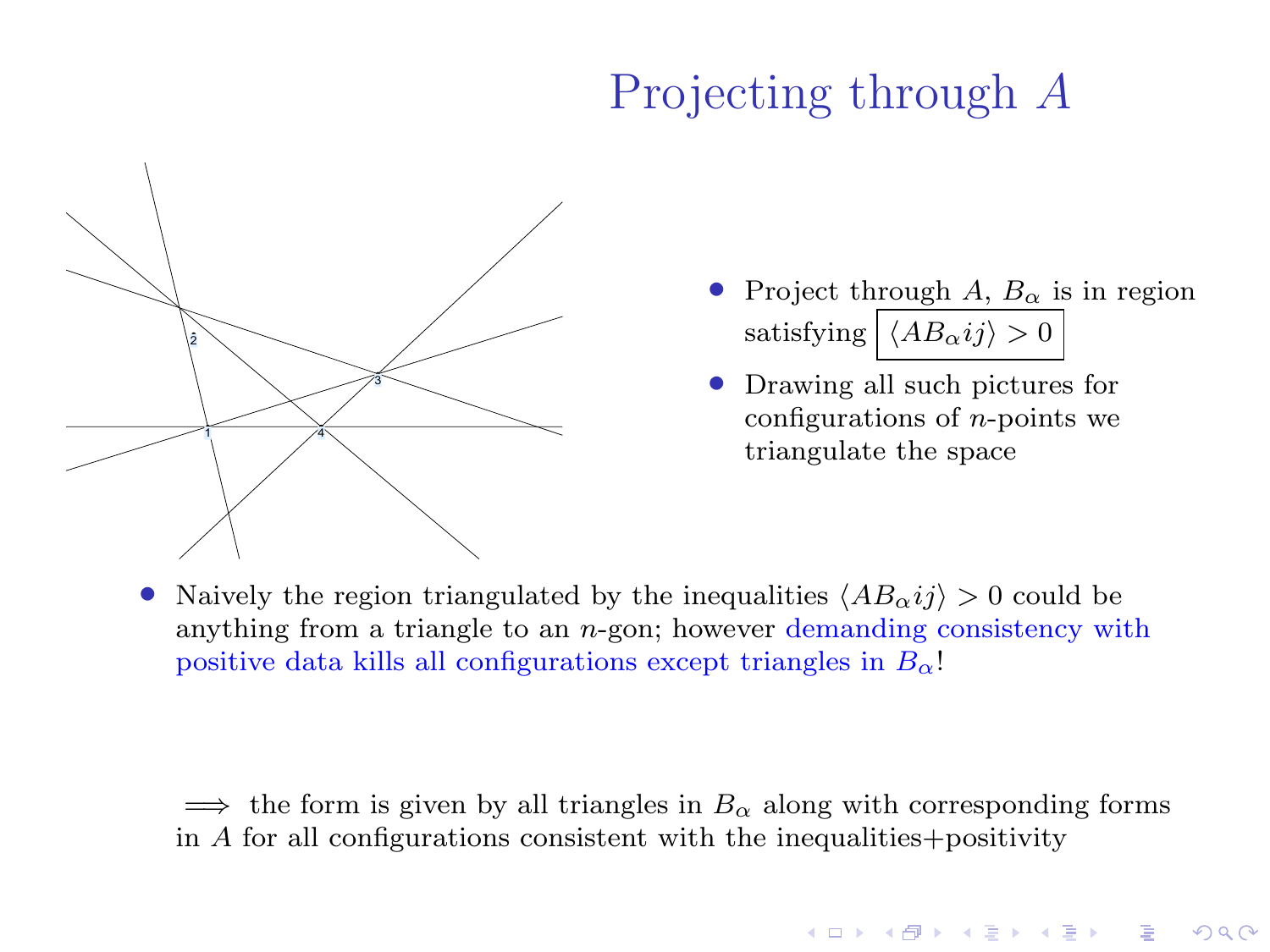## Bootstrapping the form at L-loops

- Bootstrap L-loops directly from 2-loops; if we know the answer at  $L = 2$  expressed as a sum of triangles, it lifts directly to any L
- For  $\overline{\text{MHV}}$  the 2-loop integrand is a sum of double-boxes and (parity-conjugated) penta-boxes and double-pentagons; by taking cuts in  $B_{\alpha}$  of this result we isolate the coefficients of triangles

For triangles  $(i-1i) - (i+1i) - (i+1i+2)$  the geometry in A is a tetrahedron

$$
\frac{\langle i-2i-1ii+1\rangle\langle i-1ii+1i+2\rangle\langle ii+1i+2i+3\rangle}{\langle Ai-2i-1i\rangle\langle Ai-1ii+1\rangle\langle Ai+1i+2\rangle\langle Ai+1i+2i+3\rangle}\n\prod_{\alpha}\n\frac{\langle Ai-1ii+1\rangle\langle Ai+1i+2\rangle}{\langle AB_{\alpha}i-1i\rangle\langle AB_{\alpha}i+1\rangle\langle AB_{\alpha}i+1i+2\rangle}.
$$
\n(8)

For triangles  $(i-1i) - (ii+1) - (ii+1)$  the geometry in A is a cyclic polytope

$$
\frac{\langle Aij+1\rangle\langle i-2i-1ii+1\rangle\langle i-1ii+1i+2\rangle\langle j-1jj+1j+2\rangle}{\langle Ai-2i-1i\rangle\langle Ai-1ii+1\rangle\langle Aii+1i+2\rangle\langle Aj-1jj+1\rangle\langle Ajj+1j+2\rangle}\prod_{\alpha}\frac{\langle Ai-1ii+1\rangle\langle Aij+1\rangle}{\langle AB_{\alpha}i-1i\rangle\langle AB_{\alpha}ii+1\rangle\langle AB_{\alpha}jj+1\rangle}\n\tag{9}
$$

.

**ADE APERIST ARE PROVIDE** 

For triangles  $(ii+1) - (ii+1) - (kk+1)$  the geometry is an octahedron

$$
\frac{\langle A(ii+1)\cap (Ajj+1)kk+1\rangle\langle i-1ii+1i+2\rangle\langle j-1jj+1j+2\rangle\langle k-1kk+1k+2\rangle}{\langle Ai-1ii+1\rangle\langle Aii+1i+2\rangle\langle Aj-1jj+1\rangle\langle Ajj+1j+2\rangle\langle Ak-1kk+1\rangle\langle Akk+1k+2\rangle}\n\times \prod_{\alpha} \frac{\langle A(ii+1)\cap (Ajj+1)kk+1\rangle}{\langle AB_{\alpha}ii+1\rangle\langle AB_{\alpha}jj+1\rangle\langle AB_{\alpha}kk+1\rangle}.
$$
\n(10)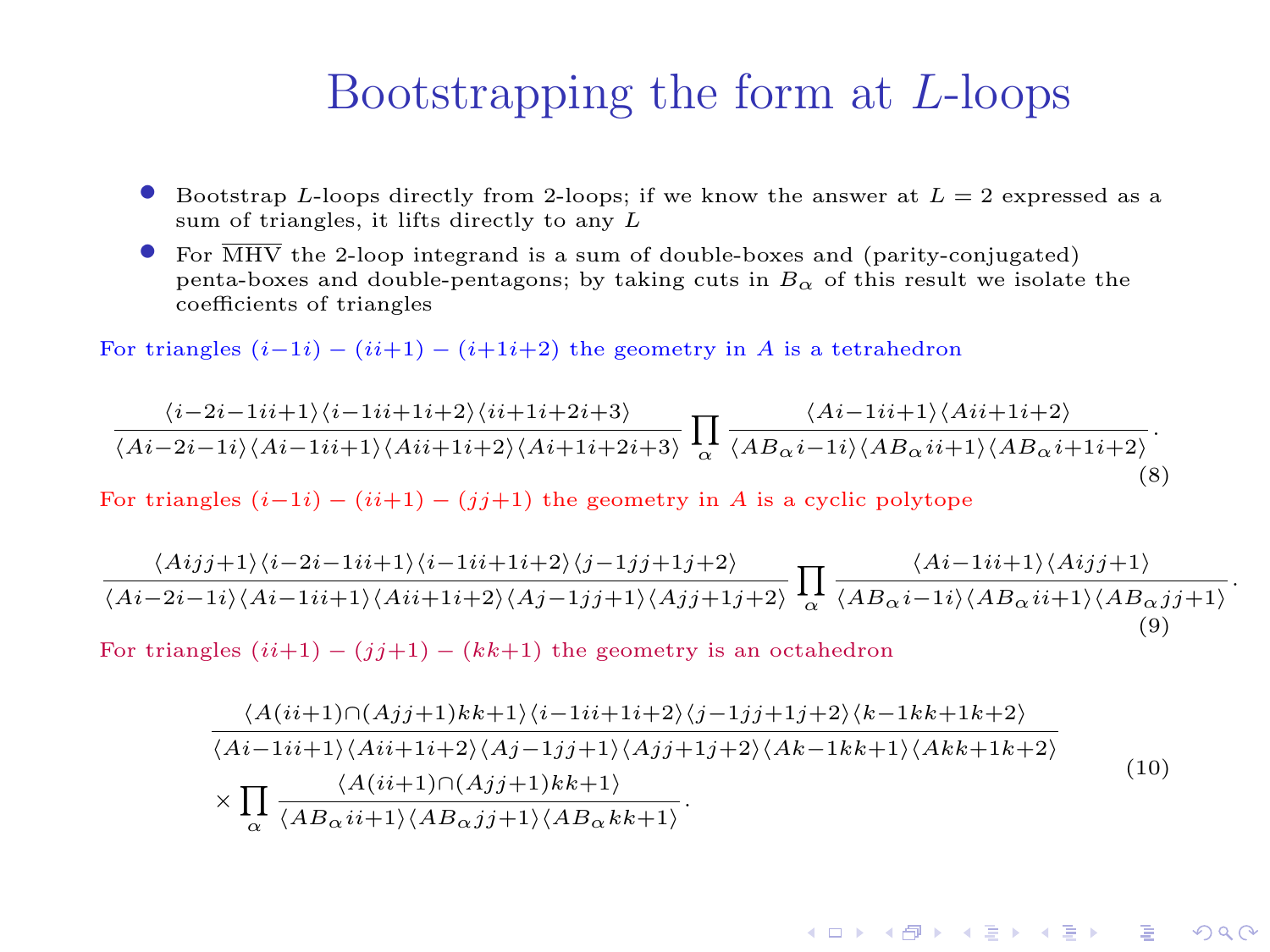#### Form at *n*-points

**A DIA 4 B A DIA A B A DIA 4 DIA A DIA B** 

The form at *n*-points is given by summing over all possible triangles,

$$
\Omega = \frac{1}{2} \sum_{i < j < k} \frac{\langle A(ii+1) \cap (Aj+1)kk+1 \rangle \langle i-1ii+1i+2 \rangle \langle j-1jj+1j+2 \rangle \langle k-1kk+1k+2 \rangle)}{\langle Ai-1ii+1 \rangle \langle Ai+1i+2 \rangle \langle Aj-1jj+1 \rangle \langle Aj+1j+2 \rangle \langle Ak-1kk+1 \rangle \langle Akk+1k+2 \rangle)} \times \prod_{\alpha} \frac{\langle A(ii+1) \cap (Aj+1)kk+1 \rangle}{\langle AB_{\alpha}ii+1 \rangle \langle AB_{\alpha}jj+1 \rangle \langle AB_{\alpha}kk+1 \rangle}.
$$
\n(11)

- We checked this through  $n = 9$  points against the local expansion at two-loops, and are working on n-point proof by comparing on cuts
- Outlook: how to lift this cut to  $\langle (AB)_{\alpha}(AB)_{\beta} \rangle \neq 0$ ? Is there a form which naturally descends to this sum-of-triangles on the intersecting cut?